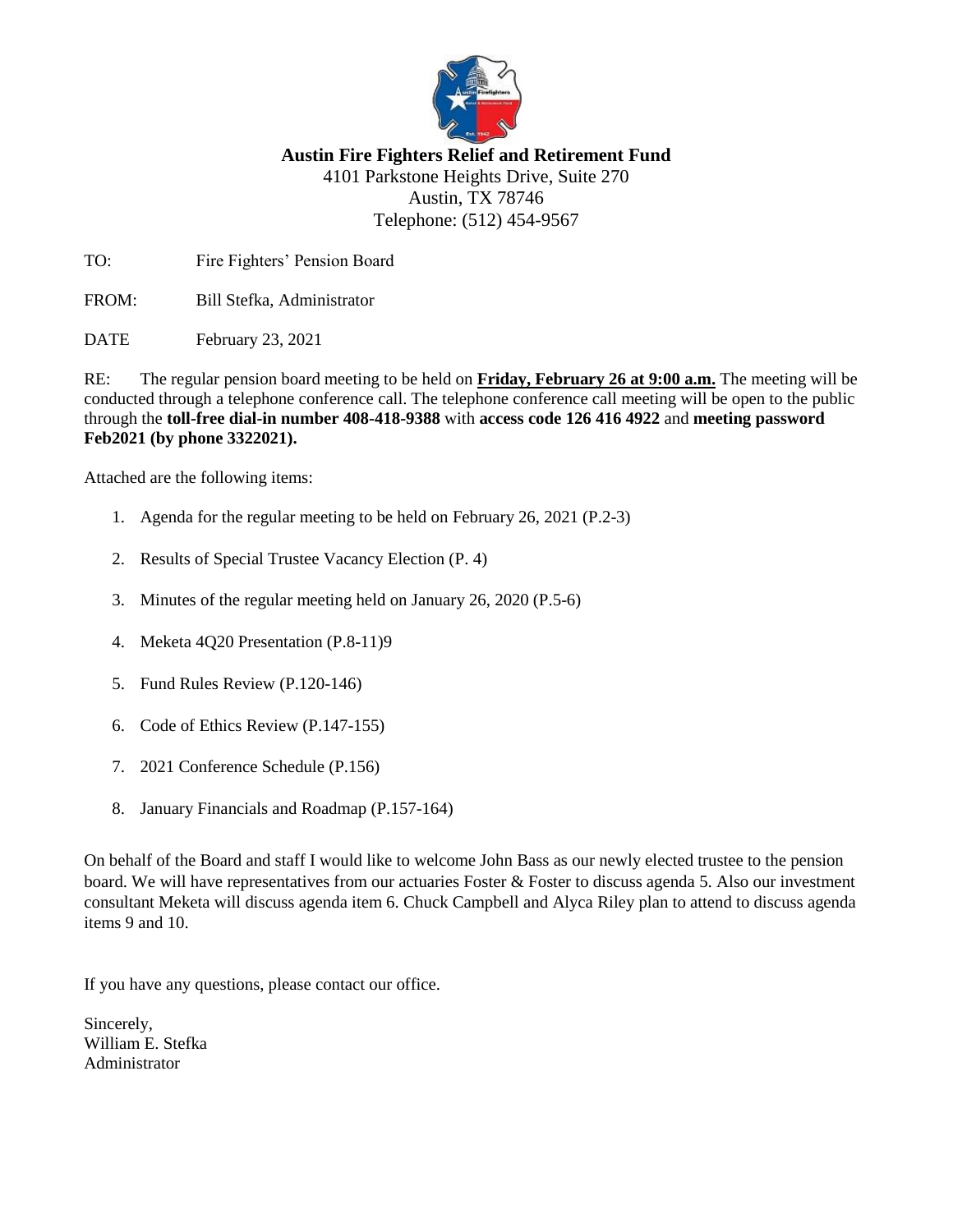

#### **Austin Fire Fighters Relief and Retirement Fund**

4101 Parkstone Heights Drive, Suite 270

#### Austin, TX 78746 Telephone: (512) 454-9567

#### **AGENDA**

## **AUSTIN FIREFIGHTERS RELIEF AND RETIREMENT FUND BOARD OF TRUSTEES MEETING FRIDAY, FEBRUARY 26, 2021 AT 9:00 AM**

Pursuant to the Governor's suspension of certain provisions of the Texas Open Meetings Act in response to the COVID-19 pandemic, this meeting will not be held at a physical location but will be conducted through a telephone conference call. The telephone conference call meeting will be open to the public through the **toll-free dial-in number 408-418-9388** with **access code 126 416 4922** and **meeting password Feb2021 (by phone 3322021).** Some non-routine agenda items will have the trustee or individual who requested the item in parentheses.

## **Public Comments**

Members of the public who are attending the meeting by phone will be asked to identify themselves during this portion of the agenda and indicate their desire to speak. Public comments will be received during this portion of the meeting. Please try to limit comments to 3 minutes. No discussion or action will be taken by the Board during public comments.

## **To Approve**

- 1. Certification of the Recent Special Trustee Election Results
- 2. Vice-Chair Election
- 3. Minutes of the Regular Meeting on January 26, 2021
- 4. Service Retirement Benefits for Three Applicants and Three Beneficiaries

## **To Discuss and Possibly Act On**

- 5. COLA Discussion with Actuaries
- 6. Meketa 4Q20
	- a. World Markets
	- b. Executive Summary
	- c. 4Q20 Investment Report
	- d. 4Q20 Asset Transfers
	- e. 2021 Asset Study
	- f. Memos and Roadmap
- 7. Discussion Regarding the Trustee Election Process (Doug Fowler)
- 8. Discussion Regarding the Findings of the recent Ethics Investigation (Doug Fowler)
- 9. Restatement of Fund Rules, Including Election Processes (Chuck Campbell and Alyca Garrison)
- 10. Code of Ethics Review and Proposed Revisions (Chuck Campbell and Alyca Garrison)
- 11. 2021 Conference Schedule

#### **To Discuss**

- 12. Financial Statements, Transaction, and Fund Expense Reports
- 13. Roadmap for Future Meetings
- 14. Call for Future Items

## BOARD MEMBERS

Mayor Steve Adler, Chair Belinda Weaver, Treasurer Jeremy E. Burke, Trustee